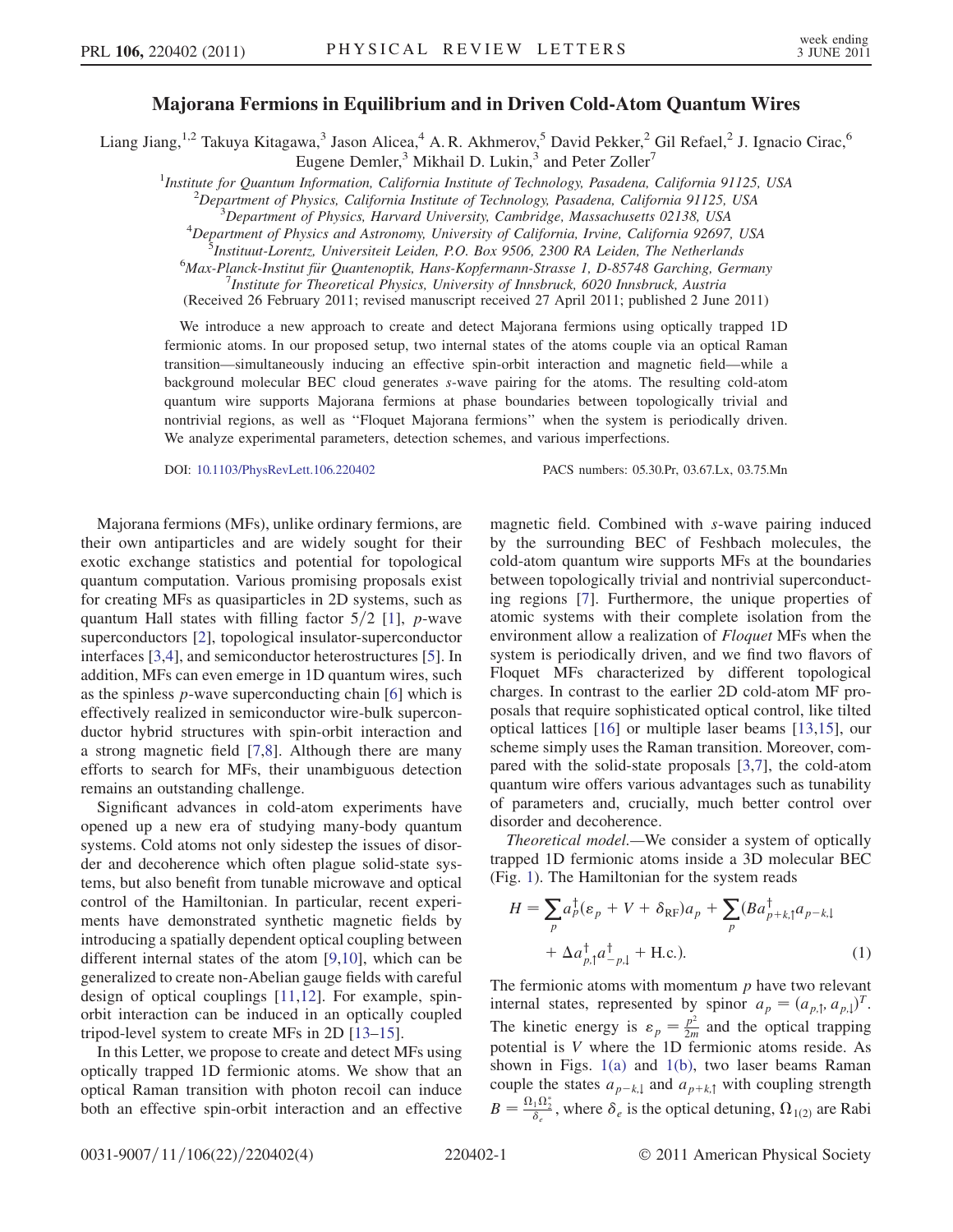<span id="page-1-0"></span>

<span id="page-1-1"></span>FIG. 1 (color online). (a) Optically trapped fermionic atoms form a 1D quantum wire inside a 3D molecular BEC. Two Raman beams propagate along  $\vec{k}_1$  and  $\vec{k}_2$  directions, respectively. The recoil momentum  $\vec{k}_1 - \vec{k}_2 = 2k\hat{x}$  is parallel to the quantum wire (b) Raman coupling between two fermionic states  $a_k$  and  $a_k$ wire. (b) Raman coupling between two fermionic states  $a_1$  and  $a_1$ induces a  $2k$  momentum change from photon recoil. (c) Radiofrequency-induced atom-molecular conversion.

frequencies, and  $\vec{k}_1 - \vec{k}_2 = 2k\hat{x}$  is the photon recoil mo-<br>mentum parallel to the quantum wire. The bulk RFC mentum parallel to the quantum wire. The bulk BEC consists of Feshbach molecules ( $b \rightleftharpoons a_1 + a_1$ ) [\[17\]](#page-3-15) with macroscopic occupation in the ground state  $\langle b_0 \rangle = \Xi$ . The interaction between the fermionic atoms and Feshbach molecules can be induced by an rf field, which has detuning  $\delta_{\rm rf}$  and Rabi frequency  $g = \gamma_B A_{\rm rf}$  with magnetic di-<br>pole moment  $\gamma$  and rf field amplitude  $A_{\rm cl}$ . In the rotating pole moment  $\gamma_B$  and rf field amplitude  $A_{\text{rf}}$ . In the rotating frame associated with the rf field, the interaction between h frame associated with the rf field, the interaction between b and  $a_{\uparrow} + a_{\downarrow}$  is  $gba_{\uparrow}^{\dagger}a_{\downarrow}^{\dagger} \approx \Delta a_{\uparrow}^{\dagger}a_{\downarrow}^{\dagger}$ , with  $\Delta \approx gE$  [[18](#page-3-16)].

We can recast the Hamiltonian into a more transparent form by applying a unitary operation that induces a spin-dependent Galilean transformation,  $U =$  $e^{ik \int x(a_{x,\uparrow}^\dagger a_{x,\uparrow} - a_{x,\downarrow}^\dagger a_{x,\downarrow})dx}$ , where x is the coordinate along the quantum wire. Depending on the spin, the transformation changes the momentum by  $\pm k$ ,  $Ua_{p+k,1}U^{\dagger} = a_{p,1}$  and  $Ua_{p-k,1}U^{\dagger} = a_{p,1}$ . The transformed kinetic energy becomes spin-dependent  $(p + k\sigma_z)^2/2m$ , which consists of spin-independent part  $s' = p^2/2m$  spin-orbit interaction spin-independent part  $\varepsilon_p' = p^2/2m$ , spin-orbit interaction<br>kpg /m, and constant energy shift  $k^2/2m$ . The trans $k p \sigma_z/m$ , and constant energy shift  $k^2/2m$ . The transformed Hamiltonian closely resembles the semiconducting wire model studied in [[7](#page-3-6)] and reads

<span id="page-1-3"></span>
$$
H = \sum_{p} a_p^{\dagger} (\varepsilon_p' - \mu + u p \sigma_z + B \sigma_x) a_p
$$
  
+  $(\Delta a_{p,1}^{\dagger} a_{-p,1}^{\dagger} + \text{H.c.}),$  (2)

where  $\mu \equiv -(\delta_{\text{rf}} + V + \varepsilon_k)$  is the local chemical potential and the velocity  $u = k/m$  determines the strength of the effective spin-orbit interaction.

Topological and trivial phases.—The physics of the quantum wire is determined by four parameters: the s-wave pairing energy  $\Delta$ , the effective magnetic field B, the chemical potential  $\mu$ , and the spin-orbit interaction energy  $E_{so} = mu^2/2$ . For  $p \neq 0$ , the determinant of  $H'_p$ <br>is positive definite, so the quantum wire system has an is positive definite, so the quantum wire system has an energy gap at nonzero momenta. For  $p = 0$ , however,  $H'_p$ yields an energy  $E_0 = B - \sqrt{\Delta^2 + \mu^2}$  which vanishes<br>when the quantity  $C = \Delta^2 + \mu^2 - B^2$  equals zero, signalwhen the quantity  $C = \Delta^2 + \mu^2 - B^2$  equals zero, signal-<br>ing a phase transition [7] [see Fig. 2(b)]. When  $C > 0$  the ing a phase transition [\[7](#page-3-6)] [see Fig. [2\(b\)](#page-1-2)]. When  $C > 0$  the



<span id="page-1-2"></span>FIG. 2 (color online). (a) Energy dispersion for spin-orbitcoupled fermions in a magnetic field. There is an avoided crossing at  $p = 0$  with energy splitting 2B (dark solid line). The horizontal dotted line represents  $\sqrt{\Delta^2 + \mu^2}$ , which has two areasing noints when  $\sqrt{\Delta^2 + \mu^2} \leq R$ , thus Ideals areal dotted crossing points when  $\sqrt{\Delta^2 + \mu^2} < B$  (blue [dark gray] dotted<br>line) and four grassing neints when  $\sqrt{\Delta^2 + \mu^2} > B$  (grange line) and four crossing points when  $\sqrt{\Delta^2 + \mu^2} > B$  (orange<br>Hight gravel dotted line) (b) Phase diagram for topological and [light gray] dotted line). (b) Phase diagram for topological and trivial phases with respect to parameters of  $\Delta$  and  $\mu$ . (c), (d)  $C(x)$ can take positive or negative values, which divides the quantum wire into alternating regions of topological and trivial phases.

quantum wire realizes a trivial superconducting phase. For example, when  $B \ll \Delta$ ,  $\mu$  all energy gaps are dominated by the pairing term, yielding an ordinary spinful 1D superconductor. When  $C < 0$  a topological superconducting state emerges. For instance, when  $B \gg \Delta$ ,  $\mu$ ,  $E_{so}$  the physics is dominated by a single spin component with an effective *p*-wave pairing energy  $\Delta_p \approx \Delta \frac{u \vec{p}}{B}$ ; this is essentially Kitaev's spinless *p*-wave superconducting chain tially Kitaev's spinless p-wave superconducting chain, which is topologically nontrivial and supports MFs [[6](#page-3-5)].

With spatially dependent parameters ( $\mu$ , B or  $\Delta$ ), we can create boundaries between topological and trivial phases. MFs will emerge at these boundaries [\[7](#page-3-6)]. Spatial dependence of  $\mu(x)$  can be generated by additional laser beams with nonuniform optical trapping potential  $V(x)$ . Then  $C(x)$  can take positive or negative values, which divides the quantum wire into alternating regions of topological and trivial phases [Figs.  $2(c)$  and  $2(d)$ ]. Exactly one MF mode localizes at each phase boundary. The position of the MFs can be changed by adiabatically moving a bluedetuned laser beam that changes  $\mu(x)$ . Similarly, we can also use focused Raman beams to induce spatially dependent  $B(x)$  to control the positions of the MFs.

Floquet MFs.—It has been recently proposed that periodically driven systems can host nontrivial topological orders [\[19](#page-3-17)[,20\]](#page-3-18), which may even have unique behaviors with no analogue in static systems [[21](#page-3-19)]. Our setup indeed allows one to turn a trivial phase topological by introducing time dependence, generating ''Floquet MFs.'' For concreteness we consider the time-dependent chemical potential

$$
\mu(t) = \begin{cases} \mu_1 & \text{for } t \in [n, (n + 1/2)T) \\ \mu_2 & \text{for } t \in [(n + 1/2)T, (n + 1)T) \end{cases}
$$
 (3)

which can be implemented by varying the optical trap potential V or the rf frequency detuning  $\delta_{\text{rf}}$ . In addition,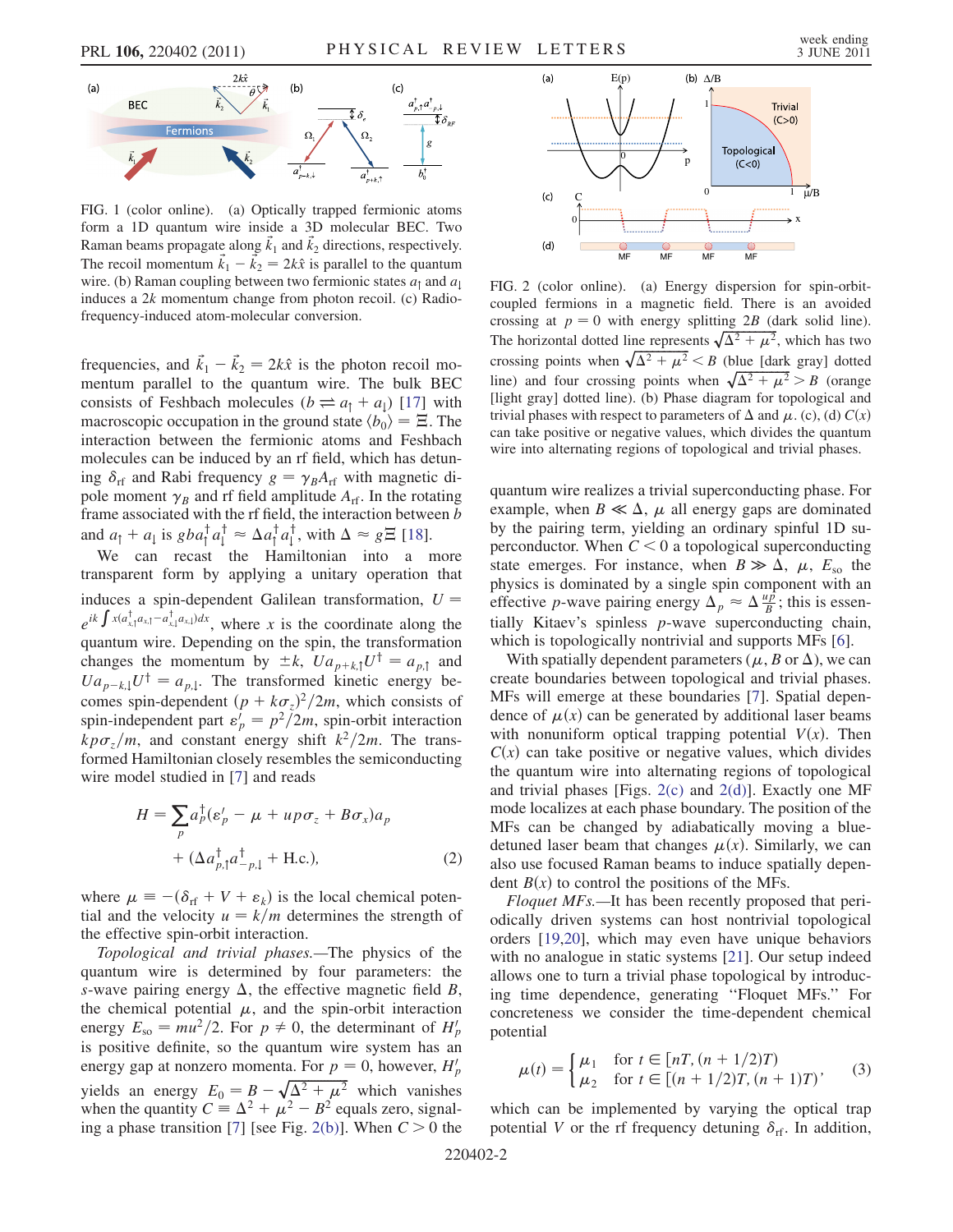we assume the presence of a 1D optical lattice. After unitary transformation  $U$ , the kinetic energy becomes spindependent  $-2J\cos\left(\frac{pl}{\tau}t\right) = -2J\cos\left(\frac{kl}{\tau}\right)\cos\left(\frac{pl}{\tau}\right) +$  $2J\sin(kl)\sin(pl)\sigma_z$ , where J is the tunnel matrix element and  $l$  is the lattice spacing. Hence, in Eq. [\(2\)](#page-1-3) the spin-independent kinetic energy  $\varepsilon'_{p}$  is replaced by  $-2J\cos(kl)\cos(pl)$  and the spin-orbit interaction up $\sigma_z$ is replaced by  $2J \sin(kl) \sin(pl) \sigma_z$ .

Let  $H_i$  be the Hamiltonian with  $\mu = \mu_i$ . The timeevolution operator after one period is then given by  $U_T = e^{-iH_2T/2}e^{-iH_1T/2}$ . We define an effective Hamiltonian from the relation  $U_T \equiv e^{-iH_{\text{eff}}T}$ , and study the emergence of MFs in  $H_{\text{eff}}$ . Eigenstates of  $H_{\text{eff}}$  are called Floquet states and represent stationary states of one period of evolution. The eigenvalues of  $H_{\text{eff}}$  are called quasienergies because they are only defined up to an integer multiple of  $2\pi/T$ . This feature, combined with the built-in particle-hole symmetry enjoyed by the Bogoliubov-de Gennes Hamiltonian, allows for Floquet MFs carrying nonzero quasienergy. That is, since states with quasienergy  $E$  and  $-E$  are related by particle-hole symmetry, states with  $E = 0$  or  $E = \pi/T \equiv -\pi/T$  can be their own particle-hole conjugates.

The existence of Floquet MFs is most easily revealed by plotting the quasienergy spectrum of  $H_{\text{eff}}$  in a finite system, which in practice can be created by introducing a confinement along the quantum wire. In Fig. [3](#page-2-0), we plot the spectrum for a 100-site system with  $\mu_1 = -J$ ,  $\mu_2 =$  $-3J$ ,  $B = J$ ,  $\Delta = 2J$ ,  $2kl = \pi/4$  for varying drive period T. Note that both  $H_1$  and  $H_2$  correspond to the trivial phase with  $C_1$ ,  $C_2 > 0$ . For small T, states with quasienergy  $E = 0$  or  $E = \pi/T$  are clearly absent from the spectrum—i.e., there are no Floquet MFs here.

As one increases T, the gap at  $\pi/T$  closes, and for larger T a single Floquet state with  $E = \pi/T$  remains. We have numerically checked that the amplitude for this Floquet state peaks near the ends of the 1D system. Thus it arises from two localized Floquet MFs and this state is associated with nontrivial topological charge  $Q_{\pi}$  as we will see below. As one further increases  $T$ , another state at quasienergy  $E = 0$  appears whose wave function again peaks near the two ends—a second type of Floquet MF—associated with a different, nontrivial topological charge  $Q_0$ . The two flavors of Floquet MFs at  $E = 0$  and  $E = \pi/T$  are separated in quasienergies, and therefore, they are stable Floquet MFs as long as the periodicity of the drive is preserved. The presence of two particle-hole symmetric gaps changes the topological classification from  $Z_2$  to  $Z_2 \times Z_2$ .

Two topological charges  $Q_0$  and  $Q_{\pi}$  are defined as follows. For the translationally invariant quantum wire, the evolution operator has momentum decomposition  $U_T(\tau) = \prod_p U_{T,p}(\tau)$  for intermediate time  $\tau \in [0, T]$ . After one evolution period, we have  $U_T \equiv U_T(T)$  and  $U_{T,p} \equiv U_{T,p}(T)$ . The topological charge  $Q_0$  (or  $Q_{\pi}$ ) is the parity of the total number of times that the eigenvalues

<span id="page-2-0"></span>

FIG. 3 (color online). Floquet MFs with two distinct flavors. Quasienergy spectrum of  $H_{\text{eff}}$  and topological charges ( $Q_0$  and  $Q_{\pi}$ ) are plotted for varying period T of the drive. Since the quasienergy is defined up to an integer multiple of  $2\pi/T$ , it can support Floquet MFs at  $E = \pi/T$  (thick red [medium gray] line) as well as  $E = 0$  (thick blue [dark gray] line). The parameters are  $\mu_1 = -J$ ,  $\mu_2 = -3J$ ,  $B = J$ ,  $\Delta = 2J$ , and  $2ka = \pi/4$ .

of  $U_{T,0}(\tau)$  and  $U_{T,\pi}(\tau)$  cross 1 (or -1). The topological charges have the closed form

$$
Q_0 Q_\pi = \text{Pf}[M_0] \text{Pf}[M_\pi] \qquad Q_0 = \text{Pf}[N_0] \text{Pf}[N_\pi], \quad (4)
$$

where  $M_p = \log[U_{T,p}]$  and  $N_p = \log[\sqrt{U_{T,p}}]$  are skew symmetric matrices associated with the evolution, and Pf[X] is the Pfaffian of matrix X. Here  $\sqrt{U_{T,k}}$  is determined<br>by the analytic continuation from the history of  $U_{T,k}(\tau)$ by the analytic continuation from the history of  $U_{T,k}(\tau)$ . Note that the product of topological charges  $Q_0Q_\pi$ is analogous to the  $Z_2$  invariant suggested for static MFs [\[6\]](#page-3-5). In Fig. [3,](#page-2-0) we plot the topological charges  $Q_0$  and  $Q_{\pi}$ for various driving period T. Indeed, Floquet states at  $E = 0$  and  $E = \pi/T$  appear in the range of T at which  $Q_0$  and  $Q_\pi$  equal to  $-1$ , respectively.

Probing MFs.—Radio-frequency spectroscopy can be used to probe MFs in cold-atom quantum wires [\[22,](#page-3-20)[23\]](#page-3-21). In particular, we consider spatially resolved rf spectroscopy [\[24\]](#page-3-22) as an analog of the STM. The idea is to use another probe rf field to induce a single particle excitation from the fermionic state (say  $a_{\sigma}$ ) to an unoccupied fluorescent probe state  $f$ . Contrary to conventional rf spectroscopy, a tightly confined optical lattice strongly localizes the atomic state  $f$ , yielding a flat energy band for this state. By imaging the population in state  $f$ , we gain new spatial information about the local density of states.

For example, by applying a weak probe rf field with detuning  $\delta'_{\text{rf}}$  from the  $a_{\sigma} - f$  transition, the population<br>change in state f can be computed from the linear response change in state  $f$  can be computed from the linear response theory  $I(x, \nu) \equiv \frac{d}{dt} \langle f^{\dagger}(x) f(x) \rangle \propto \rho_{a_{\sigma}} [x, -\tilde{\mu}(x) - \delta'_{\text{rf}} + \varepsilon] \Theta$  $[\tilde{\mu}(x) + \delta'_{\text{rf}} - \varepsilon]$ . Since the MFs have zero energy in the hand gap and are spatially localized at the end of the band gap and are spatially localized at the end of the quantum wire, there will be an enhanced population transfer to state f with frequency  $\delta'_{rf} = \varepsilon - \mu(x^*)$  at the phase<br>boundary  $x^*$ . If the  $a = f$  transition has good coherence boundary  $x^*$ . If the  $a_{\sigma} - f$  transition has good coherence, we can use a resonant rf  $\pi$  pulse to transfer the zero-energy